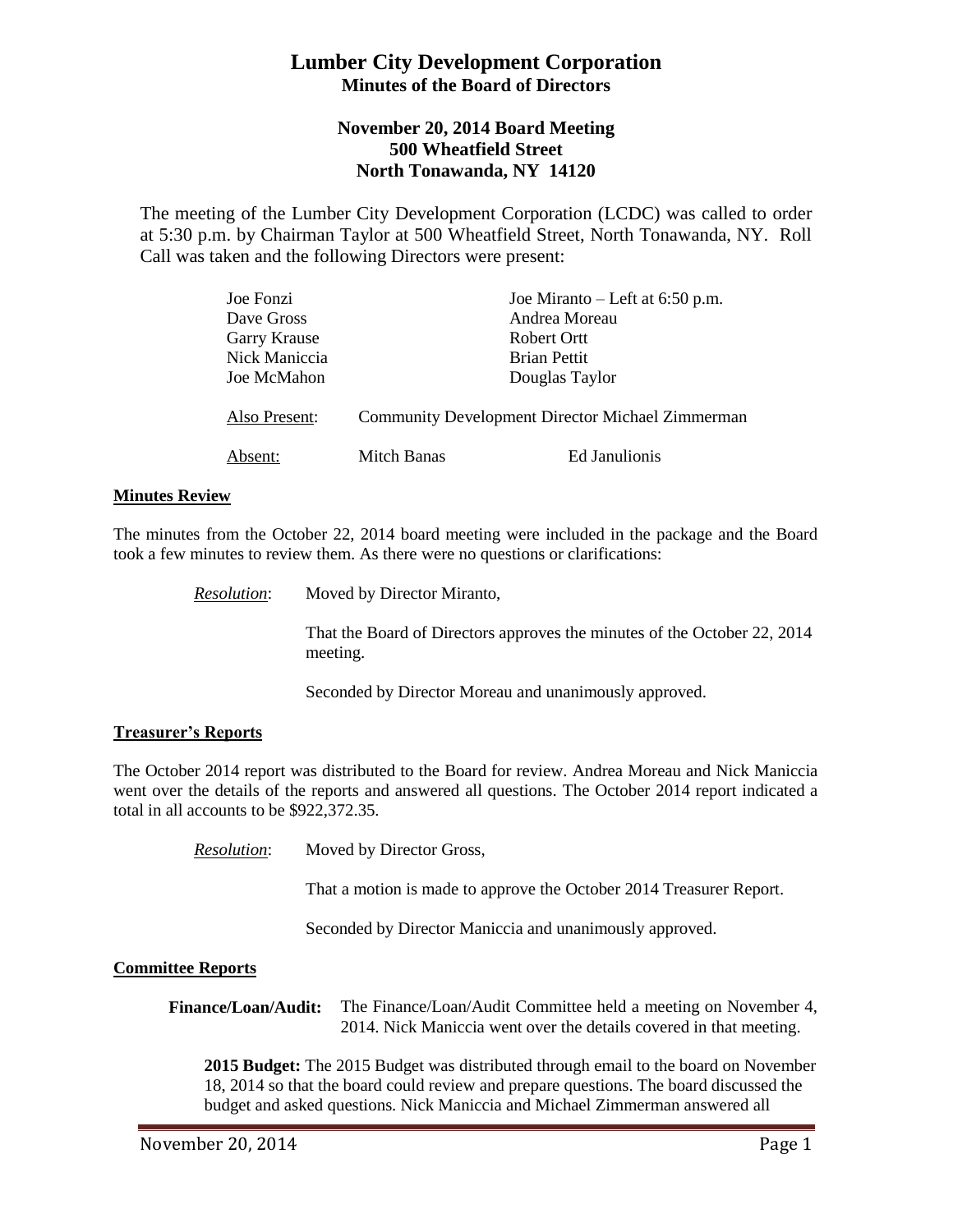questions.

*Resolution*: Moved by Director Moreau,

That the Board of Directors approves the 2015 budget as presented to the board.

Seconded by Director McMahon and unanimously approved.

**Thread Branders/Robert Albert Loan Request:** Nick Maniccia informed the board that Mr. Albert was presented with the options discussed at the October 22, 2014 board meeting. At this time Mr. Albert has not made a decision.

**Jack's Lawn Mower Service:** Nick Maniccia brought it to the board's attention that the business is for sale and that there may be an opportunity for the LCDC to assist the employees in purchasing the company.

**Projects:** A projects summary report was distributed to the board. Michael Zimmerman went over the details of the report. The board discussed the projects and Michael Zimmerman answered all questions.

#### **Personnel:**

**Planning & Development Specialist:** A Memo from Michael Zimmerman was distributed to the board. The memo detailed the recommendation of Laura Bernsohn to the position. Attached to the memo was the resume of Laura Bernsohn, the offer letter and the job description. Michael Zimmerman and Brian Petit discussed the offer with the Board and answered all questions

*Resolution*: Moved by Director Pettit,

That the Board of Directors approve the employment offer to Laura Bernsohn for the position of Planning & Development Specialist.

Seconded by Director Gross and unanimously approved.

**Service Agreement:** A draft of a service agreement was included in the document packet. The agreement will be between Michael Zimmerman, as Executive Director, and the LCDC. Brian Pettit went over the details of the agreement and answered all questions. A modification was discussed and was made by Chairman Taylor. The modification was dictated to the board and then written on a copy of the agreement and given to Director Pettit.

*Resolution*: Moved by Director Pettit,

That the Board of Directors approve the Service Agreement, as amended by Chairman Taylor.

Seconded by Director Ortt and unanimously approved.

*Resolution*: Moved by Director Pettit,

That the Board of Directors approve a raise in pay, as per the personnel committee recommendation, for Diana Diebler.